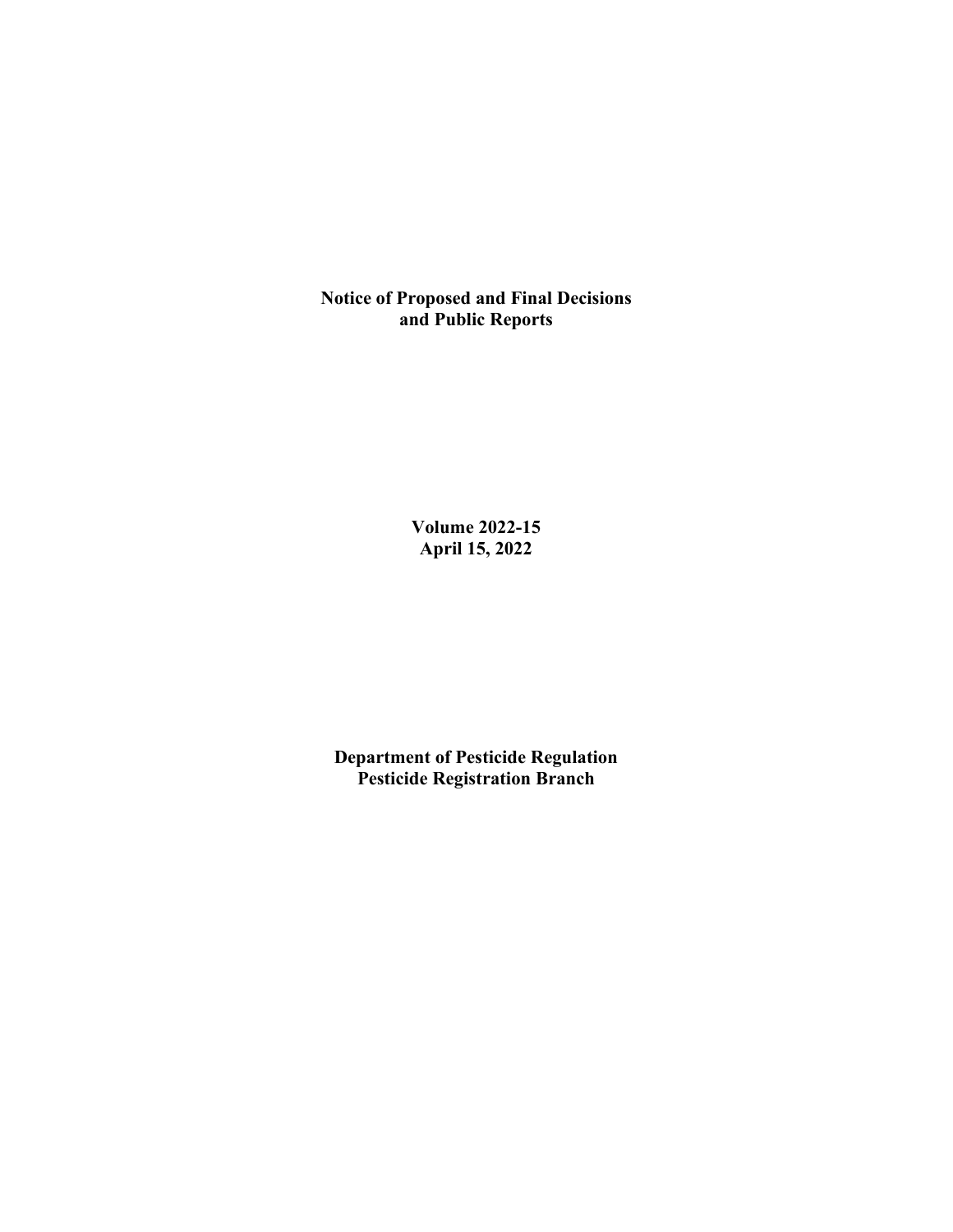## **NOTICE OF FINAL DECISIONS TO REGISTER PESTICIDE PRODUCTS AND WRITTEN EVALUATION**

Pursuant to Title 3, California Code of Regulations section 6255, the Director of the Department of Pesticide Regulation (DPR), files this Notice of Final Decisions to Register Pesticide Products with the Secretary of the Resources Agency for posting. This notice must remain posted for a period of 30 days for public inspection. Between the time DPR posts a proposed registration decision for public comment and DPR makes a final decision regarding the product, nonsignificant changes may be made to the product label (e.g., revising the product name, changing a master label to an end-use marketing label, correcting typographical errors). If the changes are not significant, DPR will not re-notice the product for public review and comment. However, if significant changes are made to the product label that substantially affect DPR's analysis on direct or indirect significant adverse environmental or human health impacts that can reasonably be expected to occur from the proposed decision, DPR will re-notice the product label for public review and comment.

In addition, for any product that is posted proposed to register as a conditional registration, the registrant may address the conditions of registration by providing the appropriate data or modifying the product label (e.g., remove use site, add "not for use in California" to a use site) during the posting period. If the registrant adequately addresses the conditions of registration during the posting period and the resulting change to the product label is not significant such that DPR must re-post the product label for review and public comment, DPR will post the product below, but will no longer have a "conditional" designation by the registration type.

For information about submitting a request for any documents related to this notice, please visit [https://www.cdpr.ca.gov/public\\_r.htm.](https://www.cdpr.ca.gov/public_r.htm)

To view the public report that was issued when the product was proposed for registration, click on the hyperlinked Tracking Number for the product.

*Tracking Number with hyperlink to public report – (EPA Registration Number) Applicant / Brand Name* 

[297482](https://www.cdpr.ca.gov/docs/registration/nod/public_reports/297482.pdf) - (241 - 418) BASF CORPORATION PROWL H20 HERBICIDE USE: HERBICIDE - FOR THE PRE-EMERGENT CONTROL OF WEEDS SUCH AS FOXTAIL, CRABGRASS, AND KOCHIA IN CROPS SUCH AS CARROT, CORN, COTTON, GRAPE, HOPS, AND SUNFLOWER TYPE: SECTION 3 LABEL AMENDMENT - TO ADD A SUPPLEMENTAL LABEL FOR USE ON CELERY AND OTHER LEAF PETIOLE VEGETABLES IN CROP SUBGROUP 22B ACTIVE INGREDIENT(S): PENDIMETHALIN CAS NUMBER(S): 40487-42-1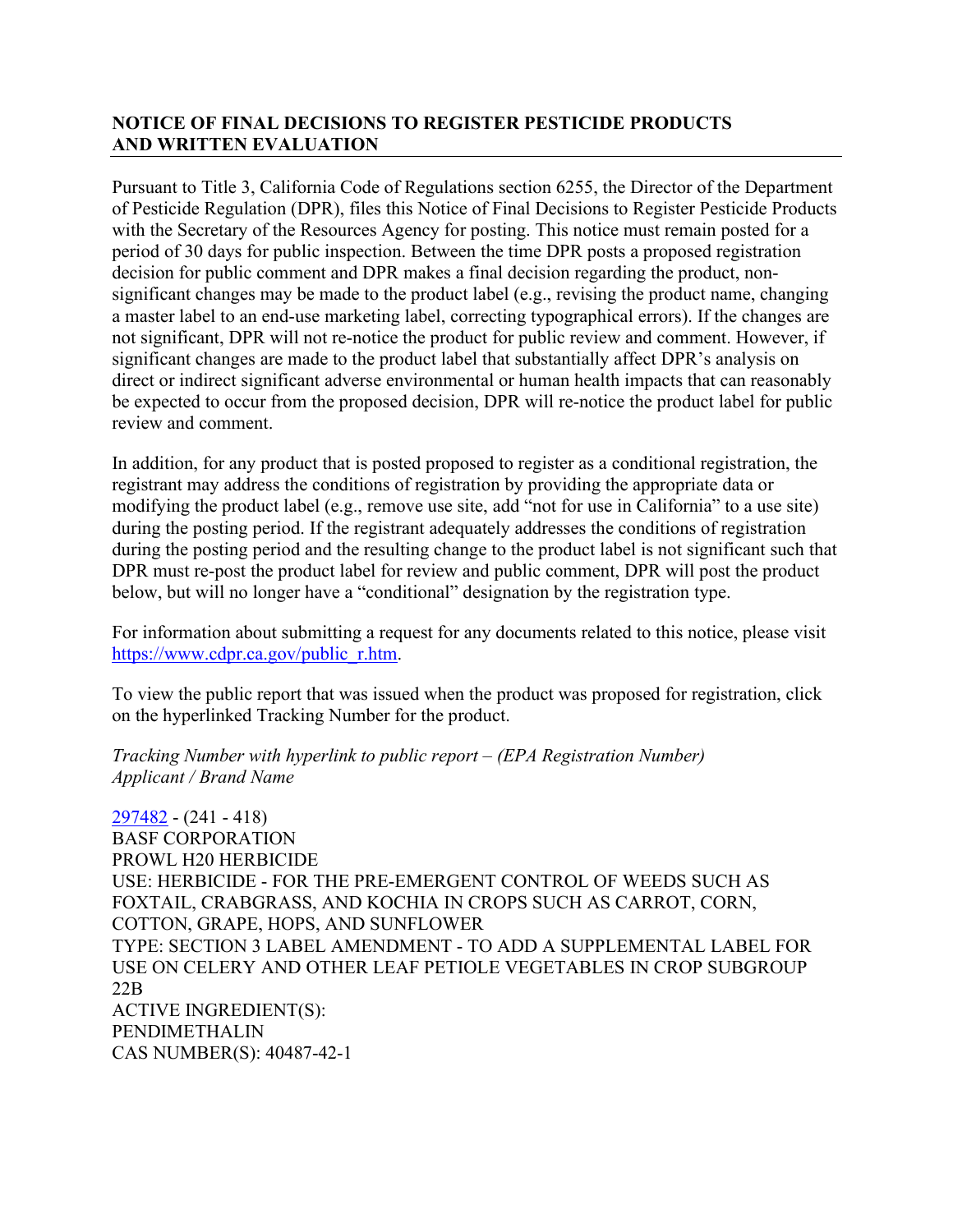**Notice of Final Decisions to Register (Continued) Page 2** 

[298528](https://www.cdpr.ca.gov/docs/registration/nod/public_reports/298528.pdf) - (10163 - 357) GOWAN COMPANY ECOSWING BOTANICAL FUNGICIDE USE: FUNGICIDE - FOR THE CONTROL OF DISEASES SUCH AS POWDERY MILDEW, BUNCH ROT, AND SOUR ROT ON CROPS SUCH AS GRAPE, STRAWBERRY, BROCCOLI, ONION, CUCUMBER, AND CARROT TYPE: SECTION 3 LABEL AMENDMENT - TO ADD APPLICATION METHODS, ADD PESTS, AND UPDATE OTHER LABEL LANGUAGE ACTIVE INGREDIENT(S): SWINGLEA GLUTINOSA EXTRACT CAS NUMBER(S): (NO CAS NUMBER)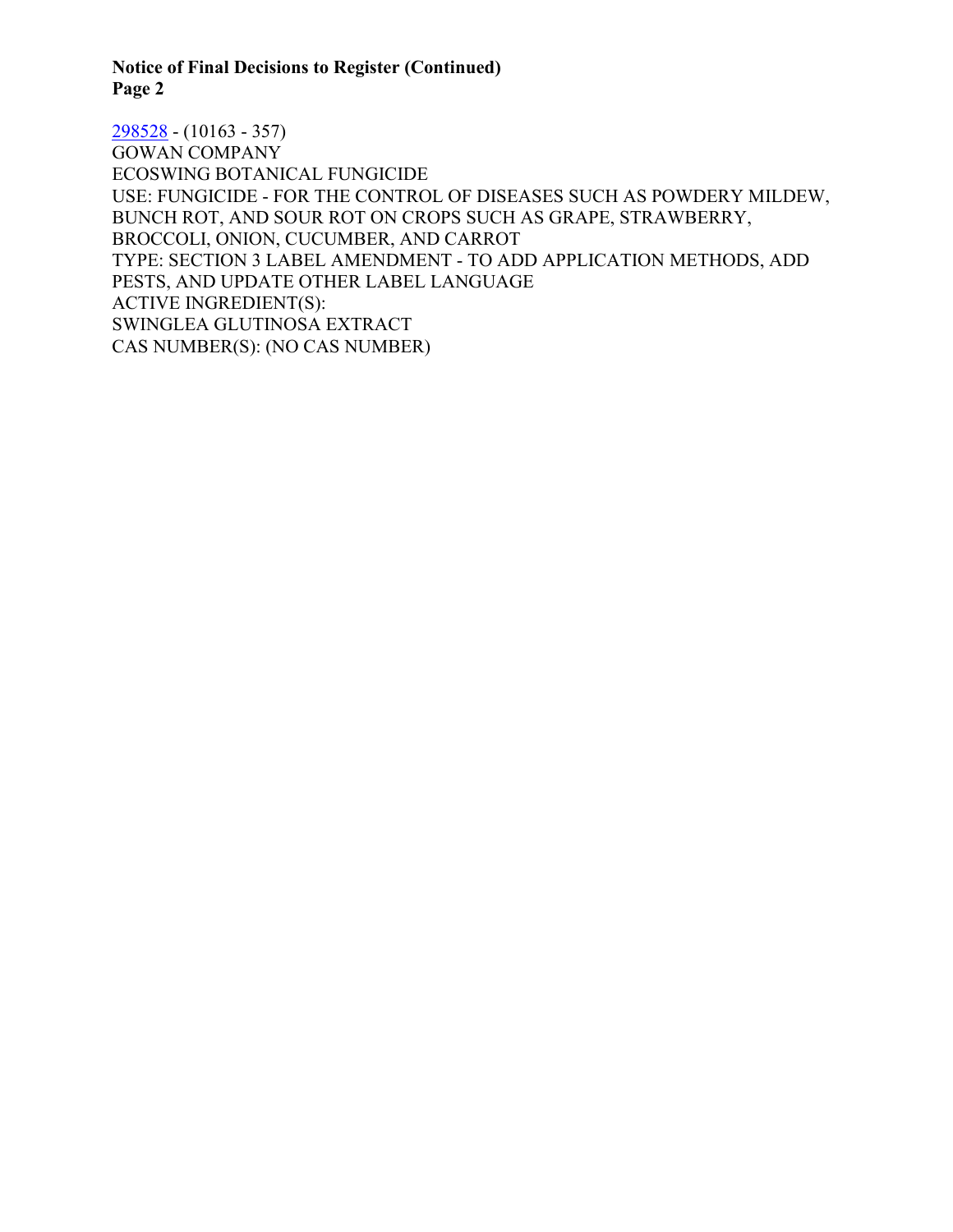# **Notice of Final Decisions to Register (Continued) Page 3**

## **Written Evaluation**

Pursuant to Title 3, California Code of Regulations section 6254, this notice includes a written evaluation of significant environmental points raised in comments submitted during the review and comment period required by Title 3, California Code of Regulations section 6253 for any of the products listed above.

## **DPR received no comments on the above listed products.**

*Original signed by Ann Hanger for Tulio Macedo 04/13/2022*  Tulio Macedo, Chief Pesticide Registration Branch Dated